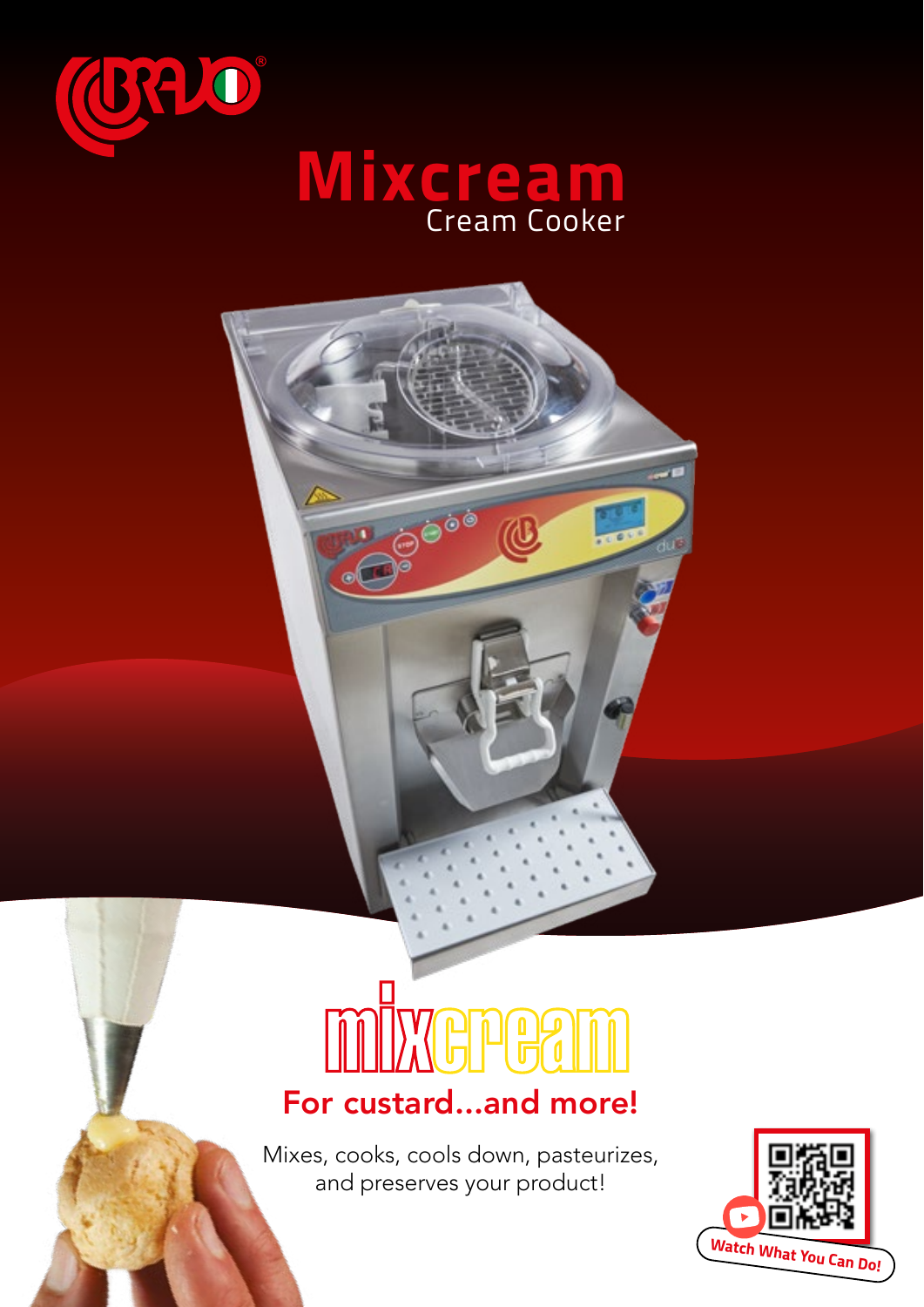# **Mixcream** Cream Cooker



Mixcream is the next generation cream cooker designed to prepare a big variety of pastry products quickly and with ease: your best ally in the laboratory for big quantities production.

The heating system of the stainless-steel tank in 36 and 56 models is equipped with a double aluminum plate which permits the machine to reach high temperatures with low energy consumption. Furthermore, the heat is delivered evenly in a non-aggressive homogeneous way, which doesn't burn even most delicate ingredients.

Double circuit of our intelligent dry cooling system allows automatically decide for full or partial cooling of the tank down to +4°C with low thermal inertia. This ensures the right amount of cold even with half load, maintaining a high-quality finished product avoiding unnecessary energy consumption.

Special temperature probes in direct contact with the product allow Mixcream to control the whole production process precisely and constantly, from cooking to extraction, thus ensuring smooth production and the highest hygienic safety.

Thanks to the **speed variator** and thoroughly developed software with various preset and free programs, the machine can optimize mixing speed of the cream in accordance with the cream features, to obtain a perfectly structured product.



### YOUR CREAMS

The software of Mixcream is the outcome of more than 50 years of Bravo experience in the world of artisan pastry, which provides a step-by-step guidance through preparation phases, helping to minimize manual intervention. Mixcream is extremely versatile: with the free programs you can customize cooking temperatures and times, cooling temperatures, stirring speed, etc… easily adapts the production process to the personal recipe of the chef.

#### SAIL BLADE STIRRER

Prepare perfect creams thanks to the innovative stirring system with speed variator that duplicates pastry chef's movements.

Thanks to a particular spring, the special junction of the side blade pushes the mixture towards the tank wall, making it more and more refined at every turn of the stirrer.

The scraper then collects the residual cream from the tank wall and puts it back into circulation for further refinement.



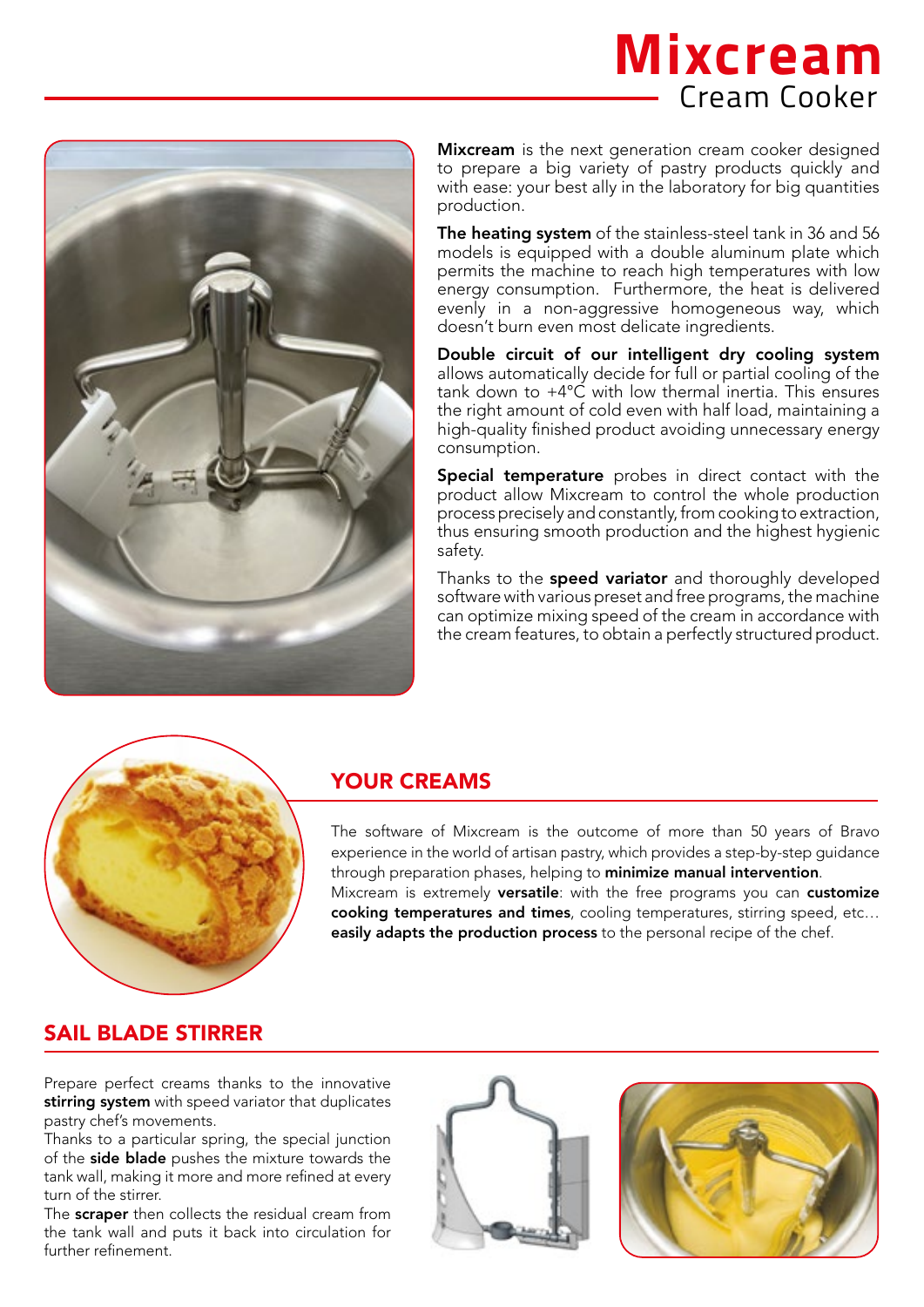# **Optional** Mixcream

# Optional PÂTE À CHOUX STIRRER

After many years of experience achieved with Bravo Patamix it is now possible to reshape Mixcream to become a performant teammate for pâte à choux production.

Innovative Pâte à choux stirrer with stainless steel rods is composed by 2 key elements: one fixed and one movable. Thanks to the combined work of both parts the mixtures are perfectly blended.

The high-performance technology behind the Pâte à choux stirrer ensures a perfectly homogeneous and uniquely textured finished eclairs, cream puffs, and many other choux pastry products!



## Optional EVO MIX

Evo Mix is our patented optional, a functional immersion blender which can be used automatically or manually in both heating and cooling phase. It is a perfect tool to grind fresh or frozen fruits, emulsify or rub creams, sauces, jams, lemon curd, soft cream cheese.

Easy to use, disassemble, and clean…it's a must have!





#### SAIL BLADE STIRRER



CUSTARD CREAM



**YOGURT** 



**CHOCOLATE** 



FRUIT POCHEE



PROGRAMMABLE

CREAM









PASTRY DOUGHS

FRUIT JELLY







MIXED







CREAM